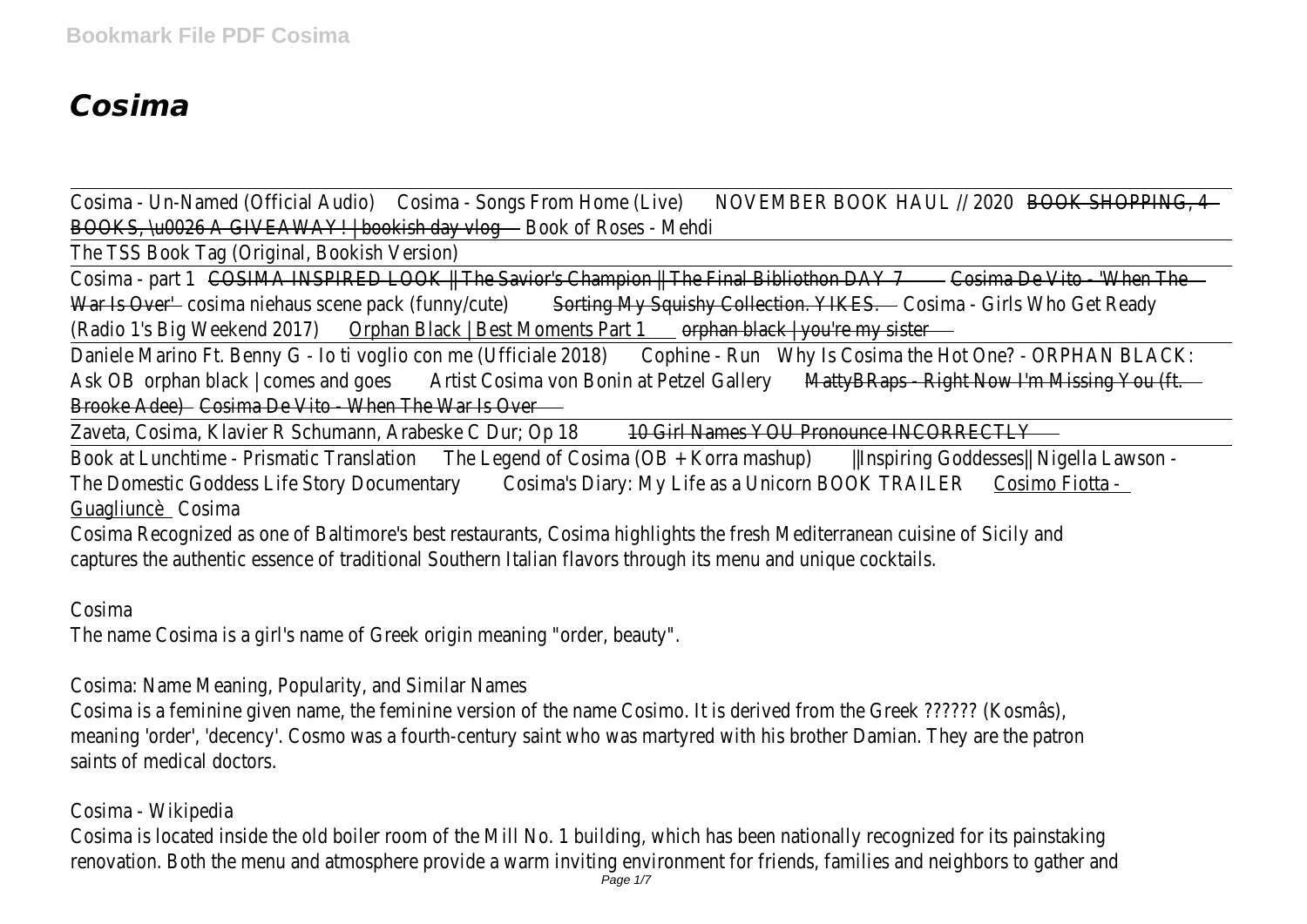perhaps discover a part of the city many Baltimoreans have never seen.

Cosima Restaurant - Baltimore, MD | OpenTable

Cosima Wagner (born Francesca Gaetana Cosima Liszt; 24 December 1837 – 1 April 1930) was the daughter of the Hungari pianist and composer Franz Liszt and Marie d'Agoult.

Cosima Wagner - Wikipedia 47.4k Followers, 1,326 Following, 676 Posts - See Instagram photos and videos from Cosima Ramirez (@cosimaramirez)

Cosima Ramirez (@cosimaramirez) • Instagram photos and videos Cosima is Nigella's daughter from her first marriage to the late John Diamond; they also have a son, Bruno, 23. Nigella's appearance comes as she marked turning 60 in an interview with the Sunday...

Nigella Lawson has 60th birthday lunch with daughter Cosima 3000 Falls Road, Mill No. 1 | Baltimore, MD 21211 | - Sun 5-8p, Tue–Thurs 5–9p, Fri–Sat 5–10p 443.708.7352 | mangia@cosimamill1.com

#### Dinner — Cosima

Cosima is an eccentric, queer, tattooed geek girl with a scientific mind verging on genius. She's dependable, incredibly caring, brave, driven to find answers and, like Sarah, adaptable to extreme circumstances. She also tends to diverge on scientific to and can talk relatively fast when she gets excited.

Cosima Niehaus | Orphan Black Wiki | Fandom

Cosima Skincare fights the visible signs of ageing using the highest quality 100% natural and organic ingredients.

Welcome to Cosima Skincare Advanced Organic Cosmeceuticals

Cosima Wagner, née Cosima Liszt, also called (1857–68) Cosima von Bülow, (born December 25, 1837, Bellagio, Lombardy, Austrian Empire [now in Italy]—died April 1, 1930, Bayreuth, Germany), wife of the composer Richard Wagner and director o Bayreuth Festivals from his death in 1883 to 1908.

Cosima Wagner | German art director | Britannica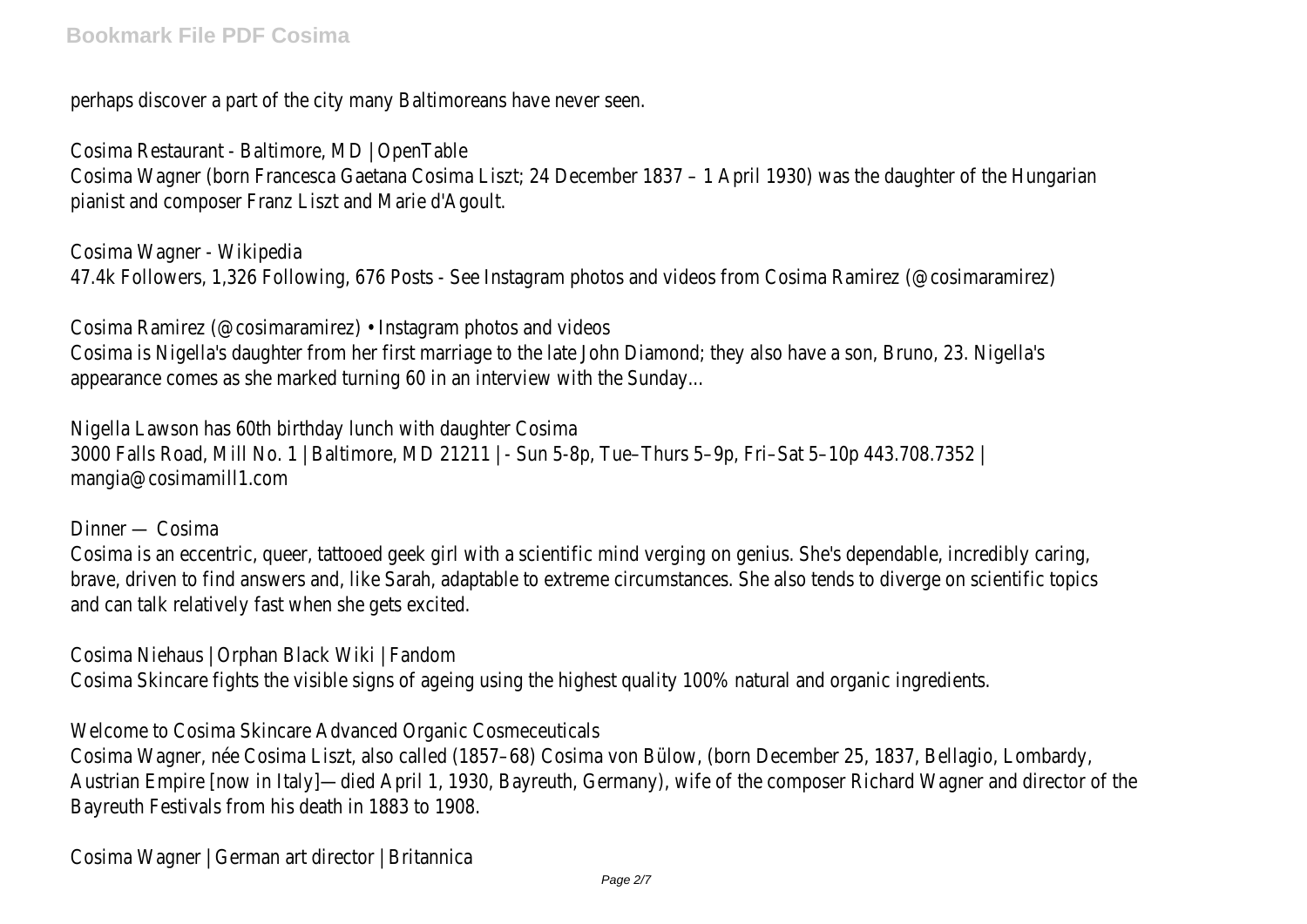Cosima is a bit hard to find and the driveway down to the restaurant is narrow and steep. Initially they tried to seat us in underground table, but I asked to be above ground. Our lady server was excellent. Appetizers were good, but the.

COSIMA, Baltimore - Photos & Restaurant Reviews - Order ...

Cosima In the midst of busy, high-intensity workdays, we often need a place to unwind, stop focusing, and let our mind res Cosíma was created with these spaces in mind. In collaboration with designer Thijs Smeets, we crafted an organic piece for organic moments of restoration throughout the day.

OFS - Cosima - Lounge - Product

The Anguilla Ivory Rug features lustrous, soft yarns. Cosima Shag rugs are modern and stylish, yet comfortable and livable. The provide an instant update to your décor and will not go unnoticed. Combining sumptuous softness with high traffic durabili advanced polyester yarns add comfort and style.

Cosima Shag Rug Collection, Anguilla Ivory

Cosima Wagner - Cosima Wagner (born Francesca Gaetana Cosima Liszt; 24 December 1837 – 1 April 1930) was the illegiti daughter of the Hungarian pianist and composer Franz Liszt and Marie d'Agoult. Cosima De Vito - Cosima De Vito (born 1 November 1976), also known as Cosima, is an Australian pop and R&B singer-songwriter.

How to pronounce Cosima | HowToPronounce.com

Cosima was born and raised in Peckham, South East London. Her musical influences go beyond her surroundings and Cuban, German & Italian heritage. Home schooled and self taught, Cosima has always been on her path of discovery. She found her voice whilst staying with her grandparents in rur… read more

Cosima music, videos, stats, and photos | Last.fm You were someone cruel moonlighting as someone tender Listen/ Download "Close To You (Moonlighting)": https://geni.us/CloseToYou Follow Cosima: https://www.i...

Cosima - Close To You (Moonlighting) - YouTube

A beautiful, brief story about Cosima, a young woman and aspiring author in 1926 Sardina. Cosima is enthralled by art and literature, and sees beauty in the simple world around her. Unable to restrain her passion to write, Cosima faces mockery a disdain for straying from the 'normal' path for women of her time and place.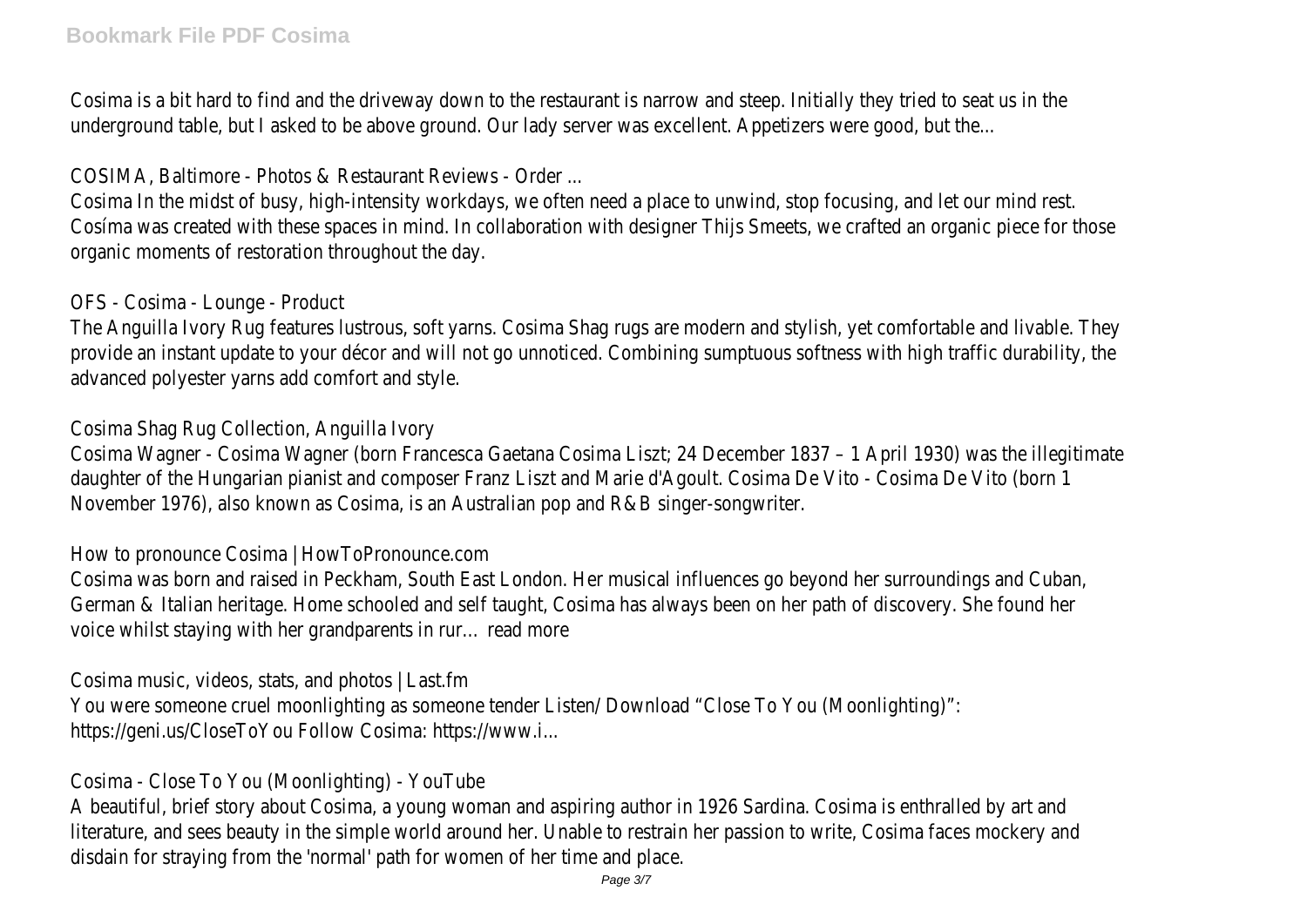Cosima by Grazia Deledda - Goodreads

On Seamless, to use use curbside pickup for Cosima (3000 Falls Rd), just select the curbside pickup toggle during checkout notify the restaurant when you arrive. Seamless Baltimore

Cosima - Un-Named (Official Audiopsima - Songs From Home (Live) DVEMBER BOOK HAUL // 2020 BOOK SHOPPING, 4 BOOKS, \u0026 A GIVEAWAY! | bookish day ylonook of Roses - Mehdi

The TSS Book Tag (Original, Bookish Version)

Cosima - part COSIMA INSPIRED LOOK IT The Savior's Champion IT The Final Bibliothon DA& 65 am De Vito - 'When The War Is Overcosima niehaus scene pack (funny/cute) My Squishy Collection. YIKES osima - Girls Who Get Ready (Radio 1's Big Weekend 201 Orphan Black | Best Moments Part 1 and black | you're my sister

Daniele Marino Ft. Benny G - Io ti voglio con me (Ufficiale 20018) e - RunWhy Is Cosima the Hot One? - ORPHAN BLACK: Ask OB orphan black | comes and goastist Cosima von Bonin at Petzel Gallery Hyperaps - Right Now I'm Missing You (ft Brooke Adee)Cosima De Vito - When The War Is Over

Zaveta, Cosima, Klavier R Schumann, Arabeske C Dur; Op 108 Girl Names YOU Pronounce INCORRECTLY

Book at Lunchtime - Prismatic Translattion Legend of Cosima (OB + Korra mashub) hspiring Goddesses|| Nigella Lawson -The Domestic Goddess Life Story Document@oxima's Diary: My Life as a Unicorn BOOK TRAILEROsimo Fiotta -GuagliuncèCosima

Cosima Recognized as one of Baltimore's best restaurants, Cosima highlights the fresh Mediterranean cuisine of Sicily and captures the authentic essence of traditional Southern Italian flavors through its menu and unique cocktails.

Cosima

The name Cosima is a girl's name of Greek origin meaning "order, beauty".

Cosima: Name Meaning, Popularity, and Similar Names

Cosima is a feminine given name, the feminine version of the name Cosimo. It is derived from the Greek ?????? (Kosmâs), meaning 'order', 'decency'. Cosmo was a fourth-century saint who was martyred with his brother Damian. They are the patr saints of medical doctors.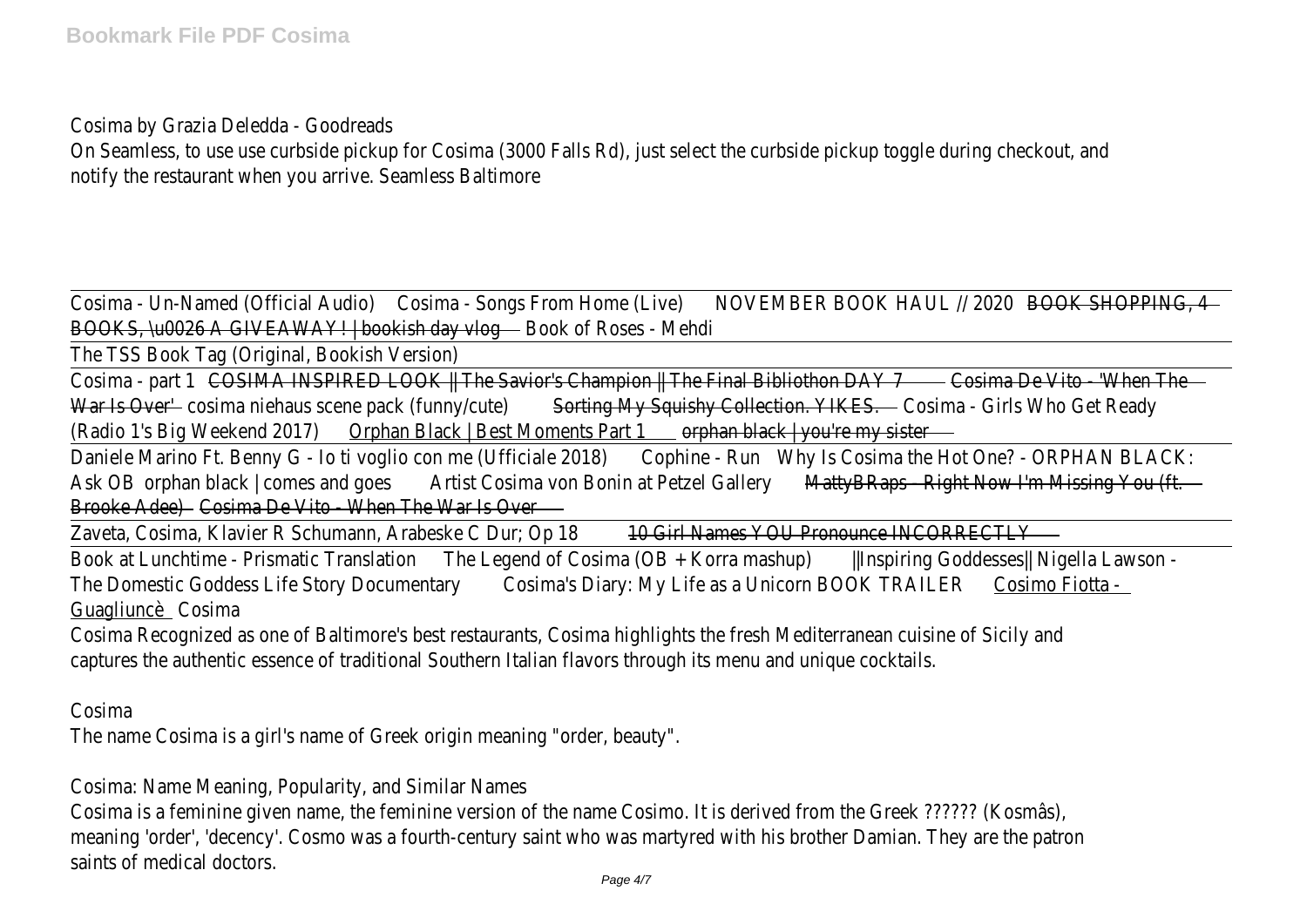Cosima - Wikipedia

Cosima is located inside the old boiler room of the Mill No. 1 building, which has been nationally recognized for its painstaking renovation. Both the menu and atmosphere provide a warm inviting environment for friends, families and neighbors to gather perhaps discover a part of the city many Baltimoreans have never seen.

Cosima Restaurant - Baltimore, MD | OpenTable

Cosima Wagner (born Francesca Gaetana Cosima Liszt; 24 December 1837 – 1 April 1930) was the daughter of the Hungari pianist and composer Franz Liszt and Marie d'Agoult.

Cosima Wagner - Wikipedia

47.4k Followers, 1,326 Following, 676 Posts - See Instagram photos and videos from Cosima Ramirez (@cosimaramirez)

Cosima Ramirez (@cosimaramirez) • Instagram photos and videos Cosima is Nigella's daughter from her first marriage to the late John Diamond; they also have a son, Bruno, 23. Nigella's appearance comes as she marked turning 60 in an interview with the Sunday...

Nigella Lawson has 60th birthday lunch with daughter Cosima 3000 Falls Road, Mill No. 1 | Baltimore, MD 21211 | - Sun 5-8p, Tue–Thurs 5–9p, Fri–Sat 5–10p 443.708.7352 | mangia@cosimamill1.com

Dinner — Cosima

Cosima is an eccentric, queer, tattooed geek girl with a scientific mind verging on genius. She's dependable, incredibly caring, brave, driven to find answers and, like Sarah, adaptable to extreme circumstances. She also tends to diverge on scientific to and can talk relatively fast when she gets excited.

Cosima Niehaus | Orphan Black Wiki | Fandom Cosima Skincare fights the visible signs of ageing using the highest quality 100% natural and organic ingredients.

Welcome to Cosima Skincare Advanced Organic Cosmeceuticals Cosima Wagner, née Cosima Liszt, also called (1857–68) Cosima von Bülow, (born December 25, 1837, Bellagio, Lombardy,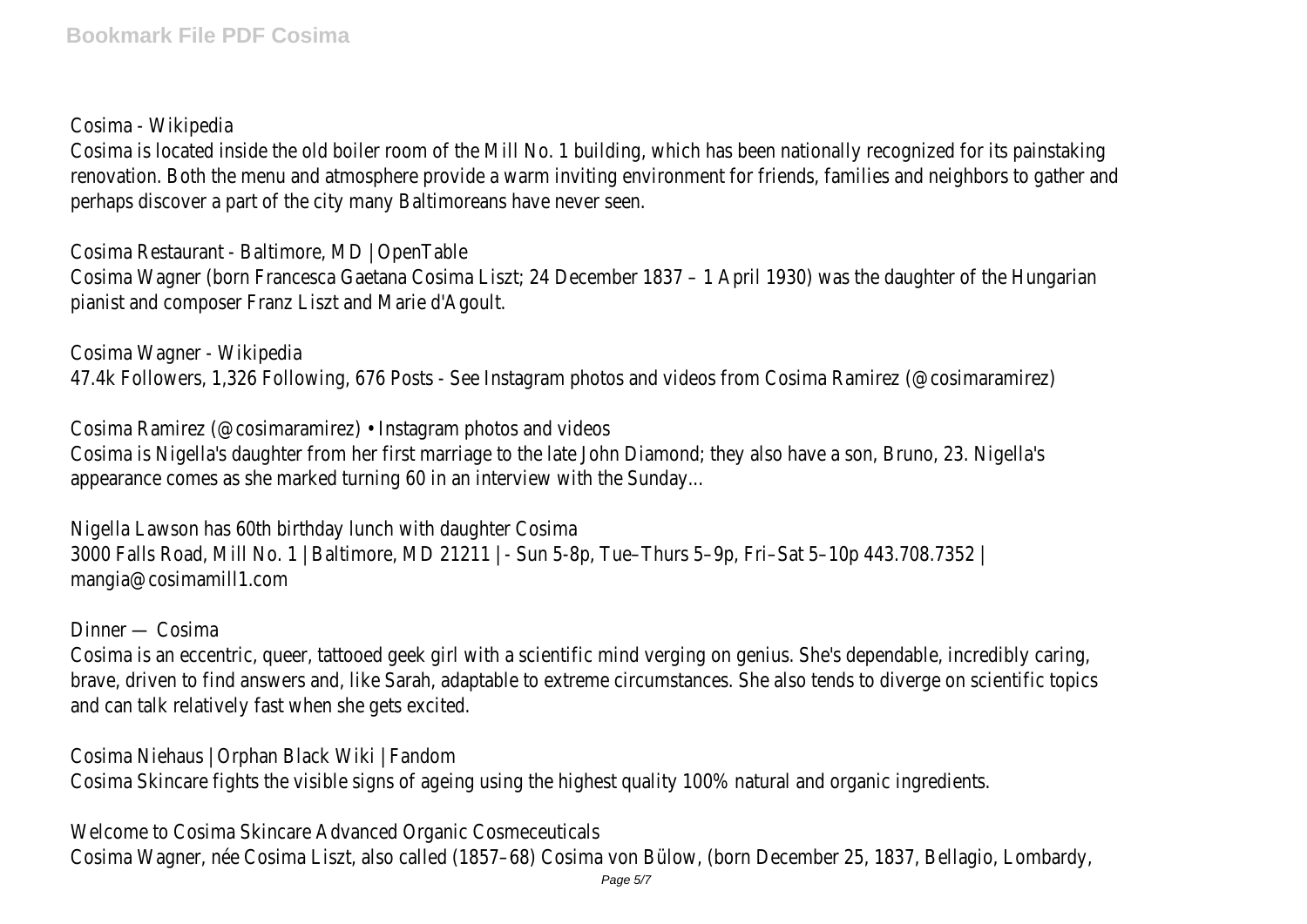Austrian Empire [now in Italy]—died April 1, 1930, Bayreuth, Germany), wife of the composer Richard Wagner and director o Bayreuth Festivals from his death in 1883 to 1908.

Cosima Wagner | German art director | Britannica

Cosima is a bit hard to find and the driveway down to the restaurant is narrow and steep. Initially they tried to seat us in underground table, but I asked to be above ground. Our lady server was excellent. Appetizers were good, but the.

COSIMA, Baltimore - Photos & Restaurant Reviews - Order ...

Cosima In the midst of busy, high-intensity workdays, we often need a place to unwind, stop focusing, and let our mind res Cosima was created with these spaces in mind. In collaboration with designer Thijs Smeets, we crafted an organic piece for organic moments of restoration throughout the day.

## OFS - Cosima - Lounge - Product

The Anguilla Ivory Rug features lustrous, soft yarns. Cosima Shag rugs are modern and stylish, yet comfortable and livable. The provide an instant update to your décor and will not go unnoticed. Combining sumptuous softness with high traffic durabili advanced polyester yarns add comfort and style.

Cosima Shag Rug Collection, Anguilla Ivory

Cosima Wagner - Cosima Wagner (born Francesca Gaetana Cosima Liszt; 24 December 1837 – 1 April 1930) was the illegitii daughter of the Hungarian pianist and composer Franz Liszt and Marie d'Agoult. Cosima De Vito - Cosima De Vito (born 1 November 1976), also known as Cosima, is an Australian pop and R&B singer-songwriter.

How to pronounce Cosima | HowToPronounce.com

Cosima was born and raised in Peckham, South East London. Her musical influences go beyond her surroundings and Cuban, German & Italian heritage. Home schooled and self taught, Cosima has always been on her path of discovery. She found her voice whilst staying with her grandparents in rur… read more

Cosima music, videos, stats, and photos | Last.fm

You were someone cruel moonlighting as someone tender Listen/ Download "Close To You (Moonlighting)": https://geni.us/CloseToYou Follow Cosima: https://www.i...